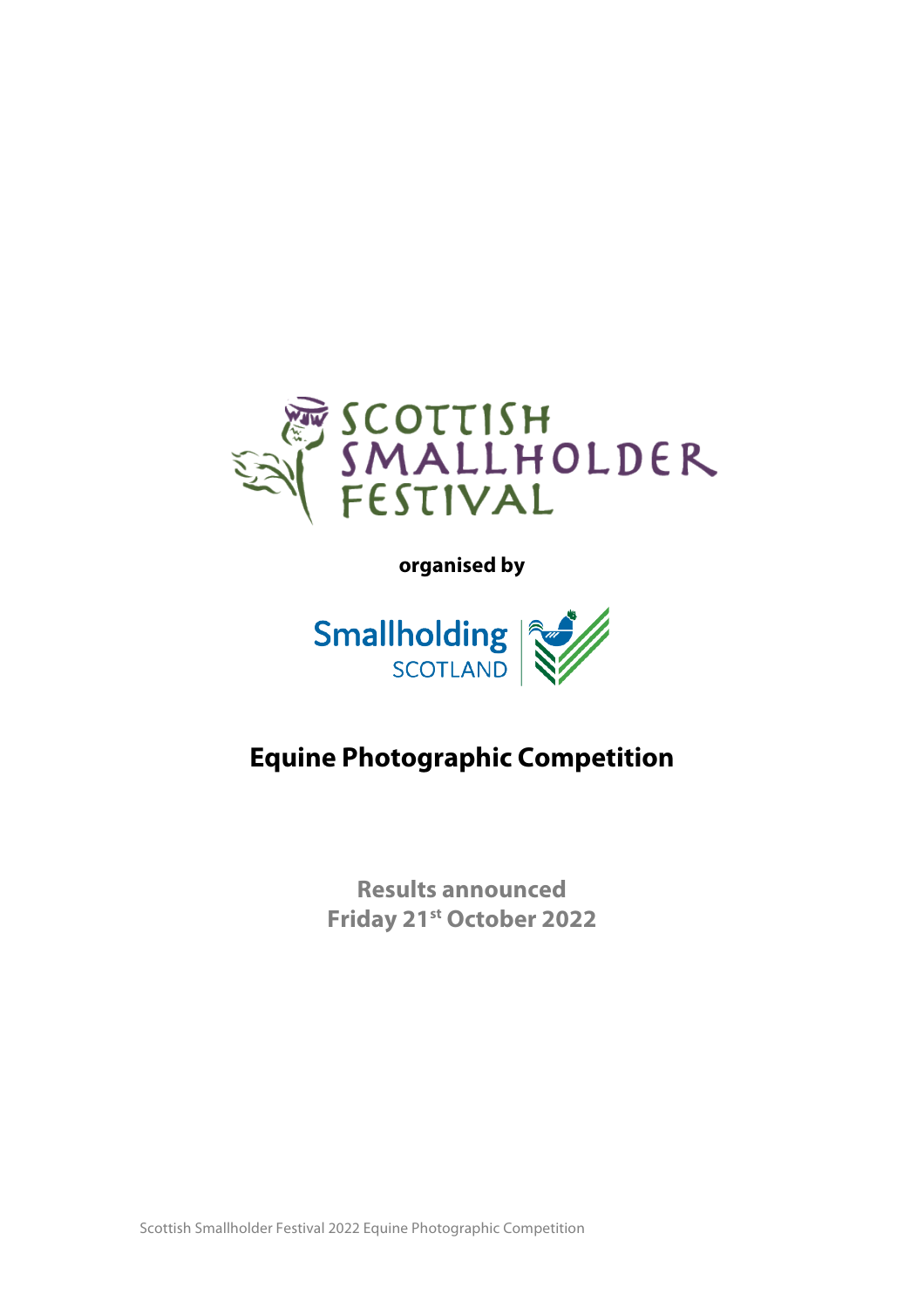## **Scottish Smallholder Festival 2022 Equine Photographic Competition**

**Steward: John Bennett Judges: TBC**

#### **Entry fees:**

No entry fees are payable

#### **Prizes**

The exhibitors of photographs placed first to fourth in each class will receive a prize card.

The exhibitor of the best photograph in the competition will receive a rosette and prize card.

### **Special Prizes**

Any special prizes relating to a specific class are detailed with that class.

#### **Rules:**

- 1. All classes are held under the general rules and conditions of the Festival.
- 2. All photographs must have been taken by the exhibitor and must have been taken in 2022.
- 3. Classes 1-5 are open to breeds listed in Appendix A.
- 4. In classes 1-5, equines entered in the competition must be the bone fide property of the exhibitor at the closing date for entries to the show and must be registered or be eligible for registration in the appropriate Stud Book. Exhibitors must provide the full pedigree name of the animal, date of birth and breed society registration number.
- 5. Photographs in Classes 1-5 must be in landscape orientation; must be in colour and should be taken from one side of the animal. The animal should be standing on a level surface such that the judges can see the lower legs and feet.
- 6. No photograph may be entered in more than one class.
- 7. Photographs must be entered in the album for the appropriate class on the Festival's Facebook page. The information required in Rule 4 above, along with the name of the exhibitor must be included in the description.
- 8. The competition will be open for entries at 8am on **15th May** and will close at 8pm on **Monday 10th October.**
- 9. **Judging will commence immediately after the closing date**. Results will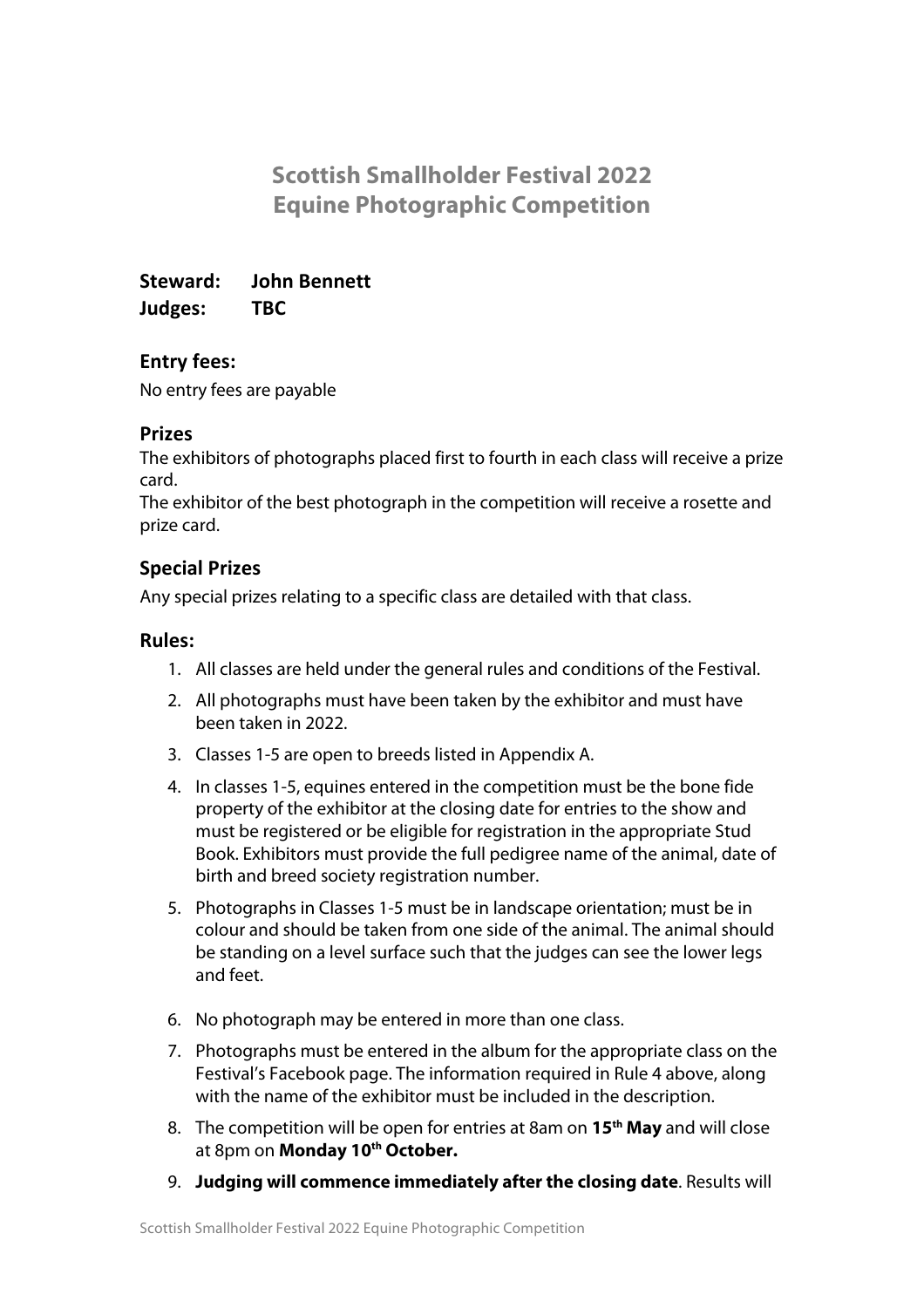be announced on **Friday 21st October**.

- 10. With the exception of the Steward, or other representative of the Organiser, no person will be permitted to be in contact with the Judges on any pretext.
- 11. Any protests must be lodged with the Organiser in writing, before 3pm on the day of the Festival. The Organiser reserves the right to settle all protests or disputes that may arise and that decision is final.
- 12. Prizes will be posted to exhibitors after the Festival.
- 13. Where prizes or donations have been made for any particular class or purpose, such prize or donation will be awarded to that class or purpose for which it was given.

#### **Appendix A**

#### **Eligible breeds**

| <b>Shire</b>                         | Clydesdale          | <b>Suffolk Punch</b> |
|--------------------------------------|---------------------|----------------------|
| Connemara                            | Highland            | Shetland             |
| Welsh (Sections A, B, C<br>and $D$ ) | Fell                | <b>Dales</b>         |
| <b>Hackney Horse</b>                 | <b>Hackney Pony</b> | Eriskay              |
| Dartmoor                             | <b>New Forest</b>   | Exmoor               |
| Cleveland Bay                        | Irish Draft         |                      |

#### **CLASSES**

#### **CLASS 1**

FOAL BORN IN 2022

#### **CLASS 2**

HORSE OR PONY BORN IN 2021

#### **CLASS 3**

HORSE OR PONY BORN IN 2020

#### **CLASS 4**

HORSE OR PONY BORN IN 2019

#### **CLASS 5**

HORSE OR PONY BORN BEFORE 2019

#### **CLASS 6**